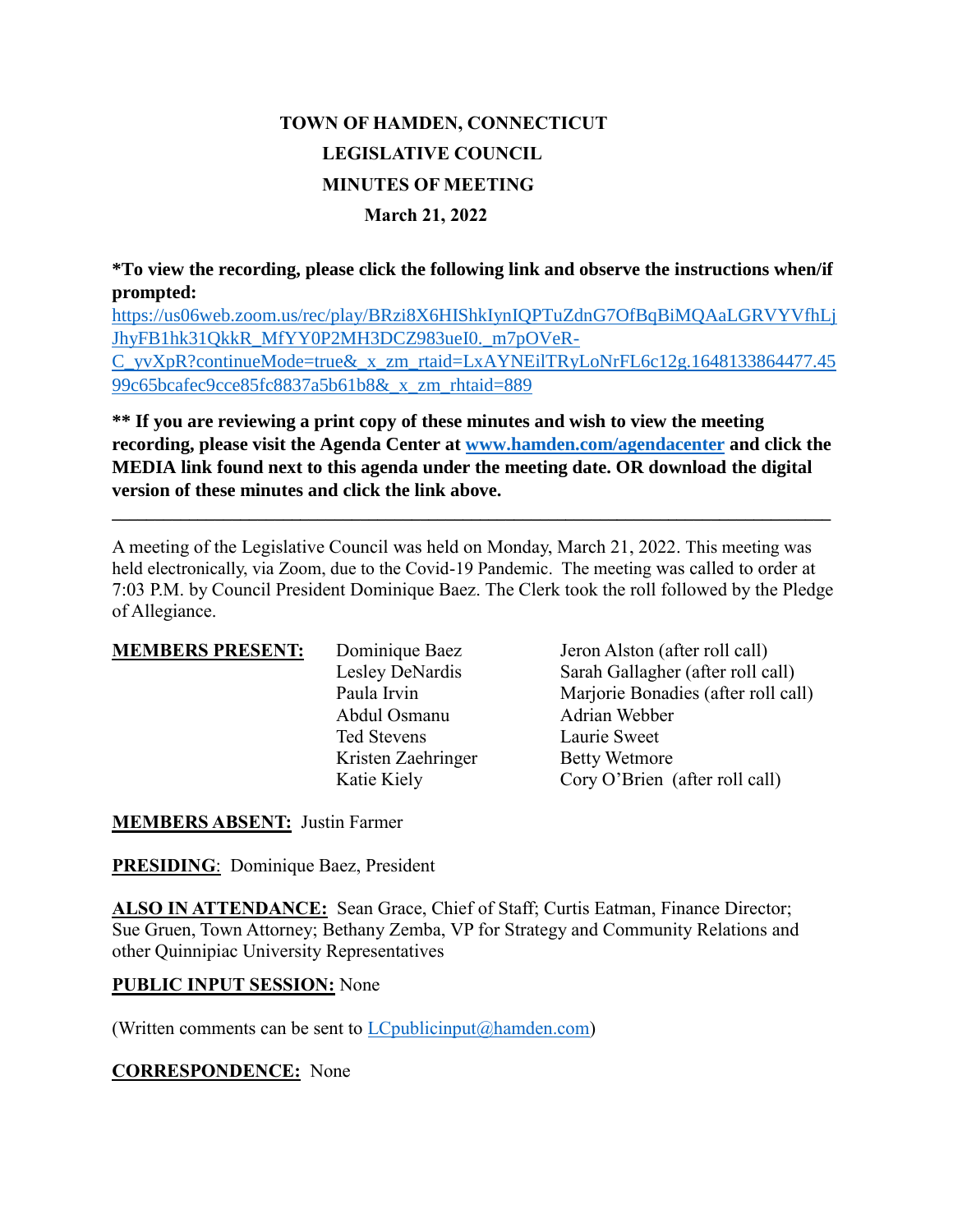**REPORT OF THE PRESIDENT:** Ms. Baez had Ms. Sweet read the Land Recognition followed by a moment of silence.

**REPORTS OF BOARDS AND DEPARTMENTS:** Presentation from Quinnipiac University: [https://www.hamden.com/DocumentCenter/View/5558/QU-Hamden-Legislative-Council-](https://www.hamden.com/DocumentCenter/View/5558/QU-Hamden-Legislative-Council-Presentation-20220321)[Presentation-20220321](https://www.hamden.com/DocumentCenter/View/5558/QU-Hamden-Legislative-Council-Presentation-20220321)

## **REPORTS OF COUNCIL LIAISONS:** None

**APPROVAL OF PREVIOUS MINUTES:** Ms. Baez requested a motion for approval of the revised minutes from the meeting held February 22, 2022. Moved by Ms. Kiely, seconded by Ms. Sweet and approved unanimously. Ms. Baez then requested a motion for approval of the minutes from the meeting held March 7, 2022. Moved by Mr. Osmanu, seconded by Mr. Stevens and approved unanimously.

## **EXECUTIVE SESSION:** None

**CONSENT CALENDAR:** Ms. Baez requested a motion for approval of the consent calendar. Moved by Ms. Zaehringer, seconded by Ms. Kiely and approved unanimously.

- **1. Refund of Property Taxes collected prior to July 1, 2021 – (10) totaling \$1,806.22**
- **2. Refund of Property Taxes collected between July 1, 2021 and June 30, 2022 – (27) totaling \$238,271.68**
- **3. Refund of Motor Vehicle Taxes collected between July 1, 2021 and June 30, 2022 – (31) totaling \$11,924.91**
- **4. Abatement of \$133,891.39 for Daveport/Dunbar**
- **5. Appointment of Eben Pariser to the Solid Waste & Recycling Commission for a term to expire July 1, 2024**
- **6. Reappointment of Jan Glover to the Library Board for a term to expire January 31, 2027**
- **7. Order to accept and expend grant funds from Connecticut Humanities Council, Inc. - \$18,600**
- **8. Order providing for the appointment of a Mayoral Appointment (Sajida Farooqui – Assessor)**
- **9. Order providing for the appointment of a Mayoral Appointment (Jeffrey G. Naples –Assistant Fire Chief)**